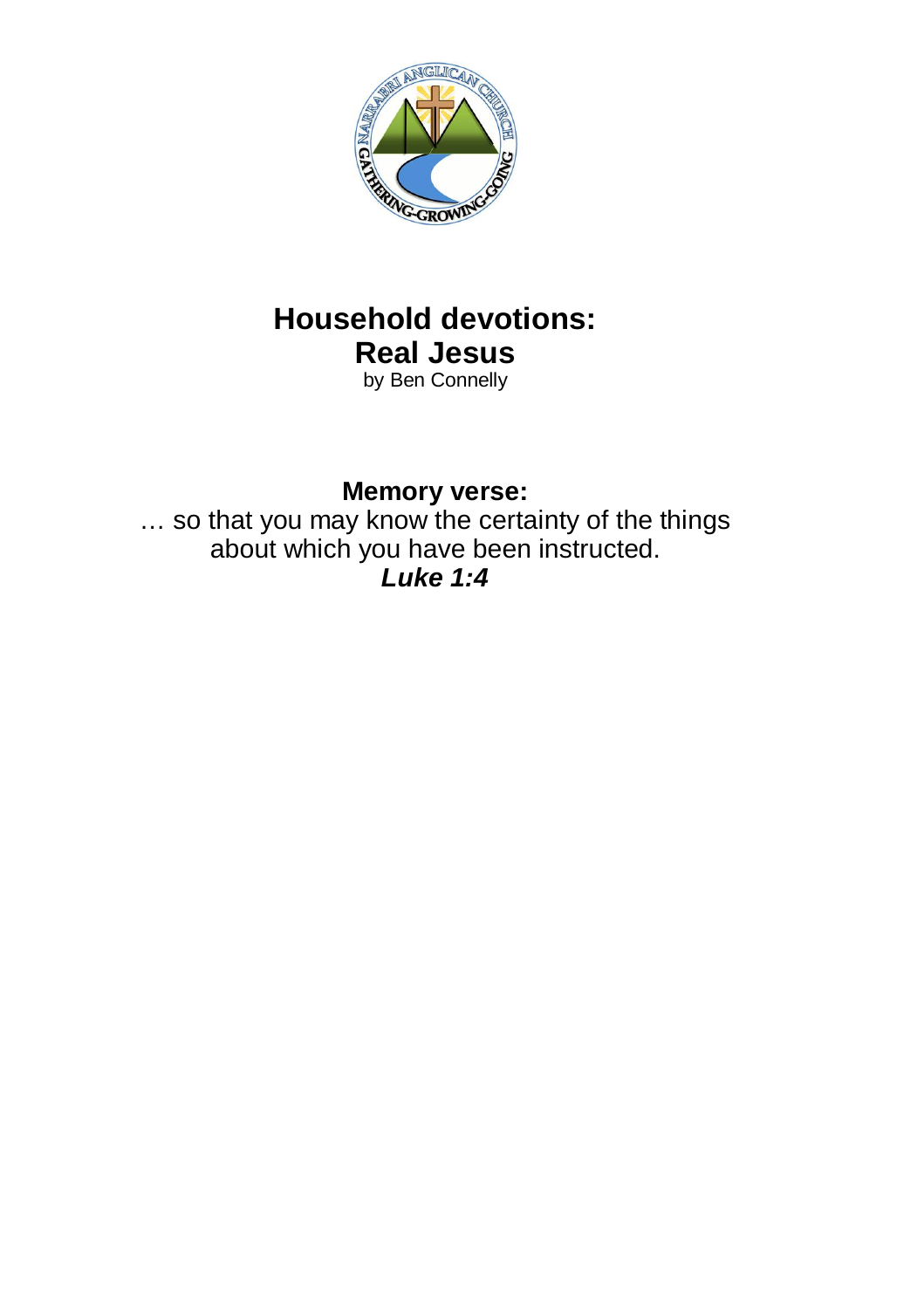## **Week 1: Life and birth of Jesus**

Day 1

- Read Luke 1:1-3.
- Where did Luke get his information from?
- Why did he write this biography?

Day 2

- What are some things that you are certain of?
- Why can we be certain about Jesus?

Day 3

Who might the eyewitnesses be that Luke spoke to?

Day 4

- Read 2 Peter 1:16-21.
- How does this passage help us have confidence in what the bible says about Jesus?

Day 5

 Talk about all the reasons why we can trust what the bible says about Jesus?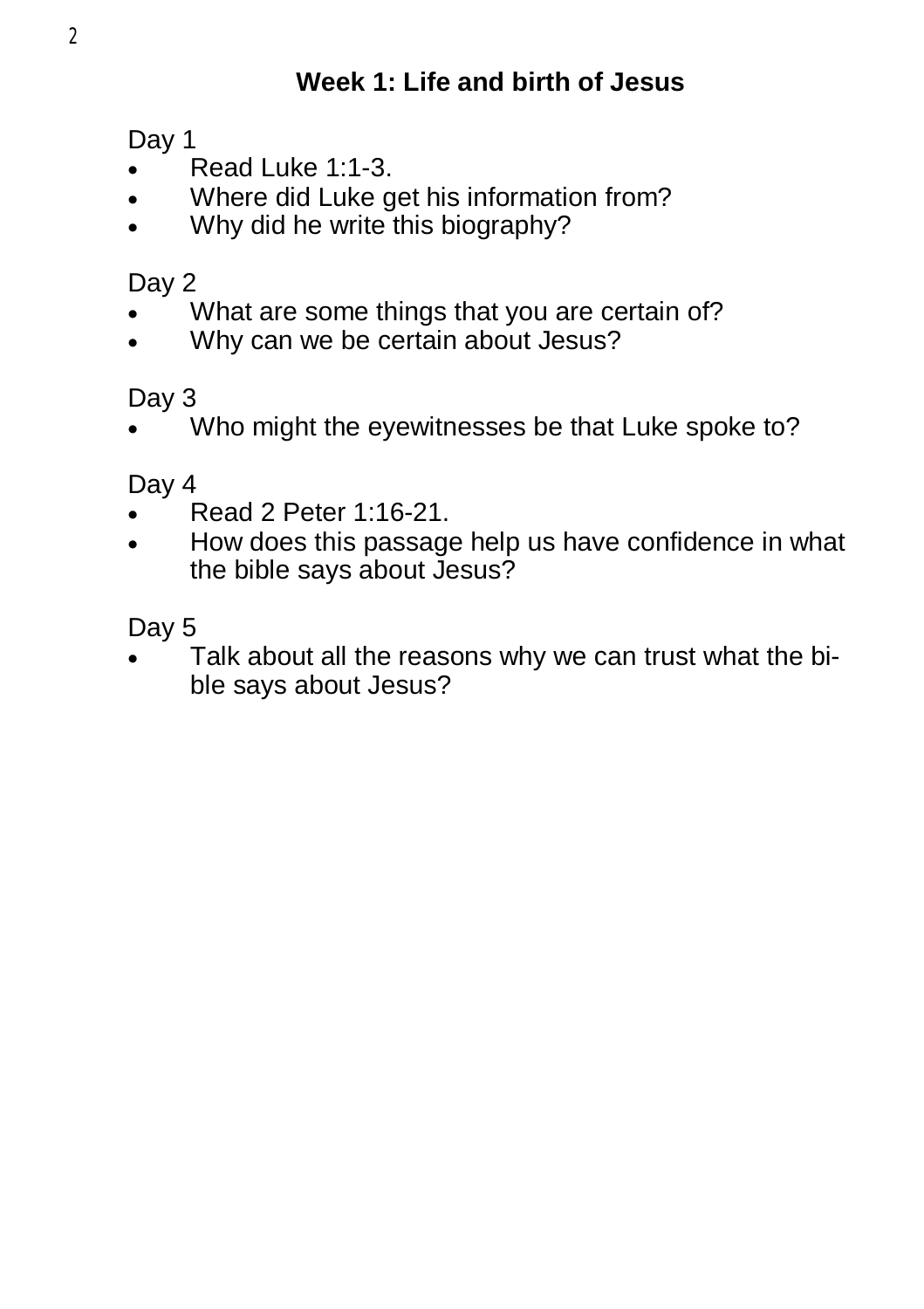Day 1

- Read John 13:1-10
- What would you do if you were all powerful?
- What Does Jesus do with his power? (verse 3)

#### Day 2

Why does Jesus need to wash Peter's feat?

Day 3

- Read John13:12-17
- What does Jesus want his disciples to do?
- What might this look like?

Day 4

What does Jesus want us to believe in verses 19-20

Day 5

• How does this story help us understand what Jesus does on the cross?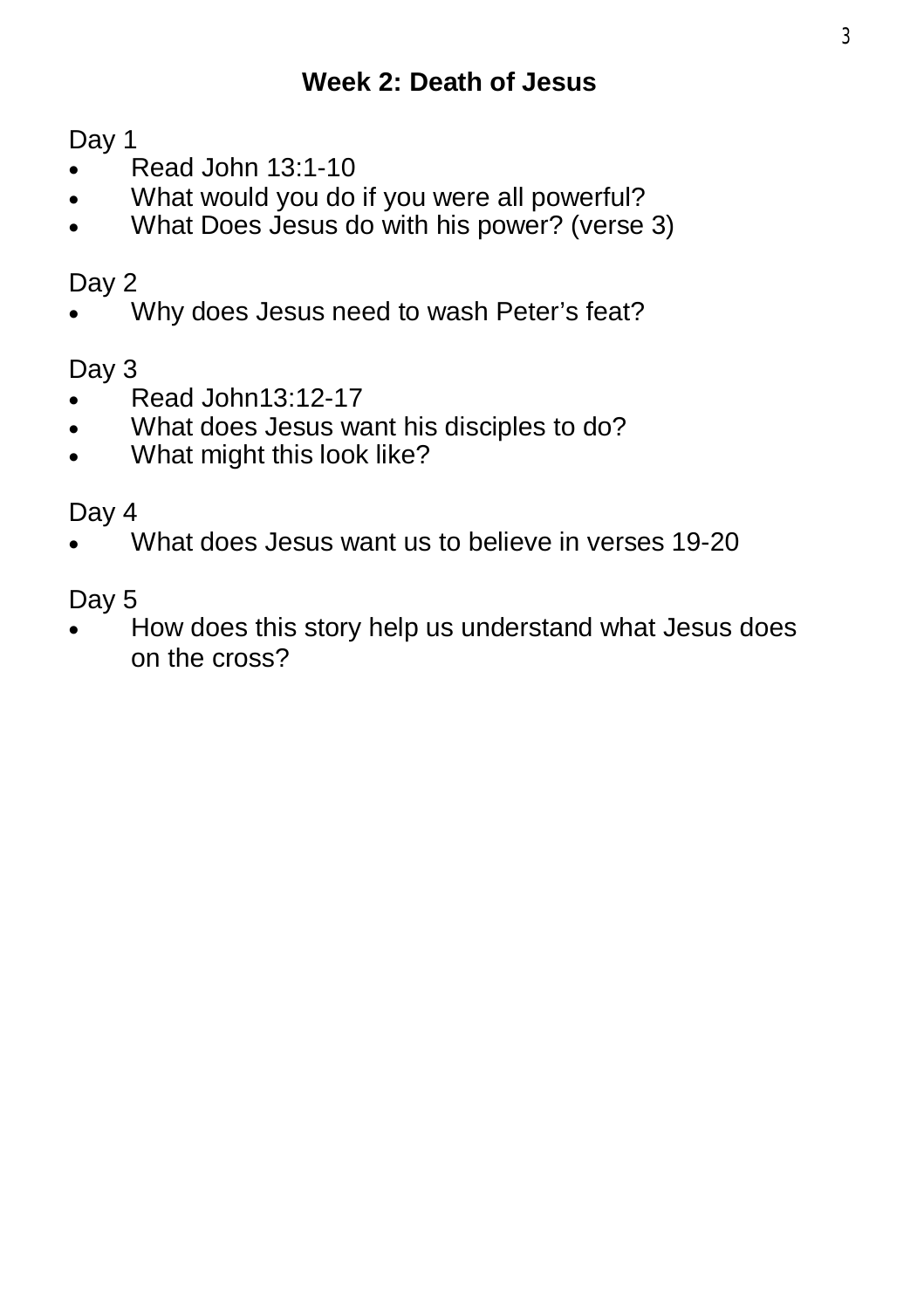## **Week 3: Resurrection of Jesus**

Day 1

- Read 1 Corinthians 15:1-28
- How does Paul summarise the Gospel?

Day 2

- How many people saw the resurrected Jesus?
- Does this fact help you trust the gospels?

Day 3

 What happens to our faith if there is no resurrection? (v16- 17)

Day 4

 How can we be certain we will be raised when we die? (vs.20-22)

Day 5

Why is the resurrection of Jesus so important to Paul?